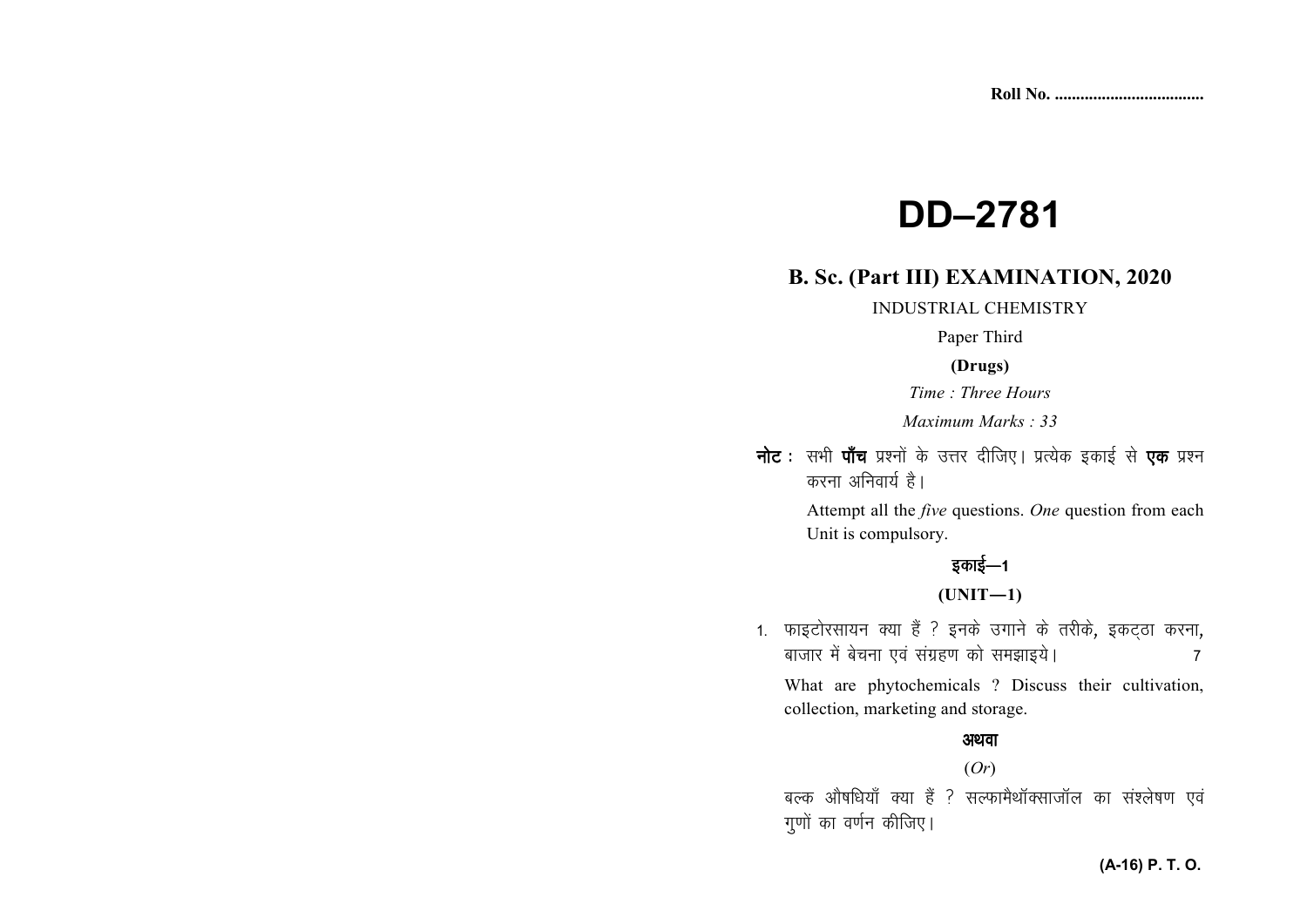What are bulk drugs ? Discuss the synthesis and properties of Sulphamethoxazole.

# इकाई—2

**(UNIT—2)** 

2. टर्पीनॉयडस क्या हैं ? इनके वर्गीकरण एवं रासायनिक संघटन का laf{kIr o.kZu dhft,A 7

What are terpenoids ? Discuss a brief account of its classification and chemical constitutions.

#### अथवा

#### (*Or*)

निम्नलिखित में से किन्हीं **दो** पर टिप्पणियाँ लिखिए : प्रत्येक 3<sup>1</sup>

- $(i)$  टैनिन
- $(i)$  ग्लाइकोसाइडस
- (iii) प्रोटीन

Write notes on any *two* of the following :

- (i) Tannin
- (ii) Glycosides
- (iii) Protein

# डकाई—3

**(UNIT—3)** 

3. एन्टीमाइक्रोबियल एजेन्ट क्या हैं ? फूराजोलिडीन एवं मरक्यूरोक्रोम ds xq.kksa dk o.kZu dhft,A 7

What are Antimicrobial Agents ? Discuss the properties of Furazolidine and Mercurochrome.

अथवा

#### (*Or*)

निम्नलिखित में से किन्हीं **दो** पर संक्षिप्त टिप्पणियाँ लिखिए:

णात्येक  $3\frac{1}{2}$ 

- $(i)$  प्रोजेस्टीरॉन
- (ii) आईबूप्रोफेन
- (iii) टेस्टोस्टीरॉन

Write short notes on any *two* of the following :

- (i) Progesterone
- (ii) Ibuprofen
- (iii) Testosterone

# डकाई—4

# **(UNIT—4)**

- $\mu$  विटामिन क्या हैं ? निम्नलिखित विटामिनों के मानव शरीर में अनुप्रयोगों एवं कार्यों की विवेचना कीजिए : 6
	- $(i)$  विटामिन-ए
	- $(ii)$  विटामिन-बी $_{e}$
	- $(iii)$  विटामिन-सी

What are Vitamins ? Discuss the functions and applications of the following Vitamins in human body :

- (i) Vitamin A
- (ii) Vitamin  $B_6$
- (iii) Vitamin C

## अथवा

#### (*Or*)

बार्बिट्यूरेट्स का विस्तारपूर्वक वर्णन कीजिए। Describe the Barbiturates in detail.